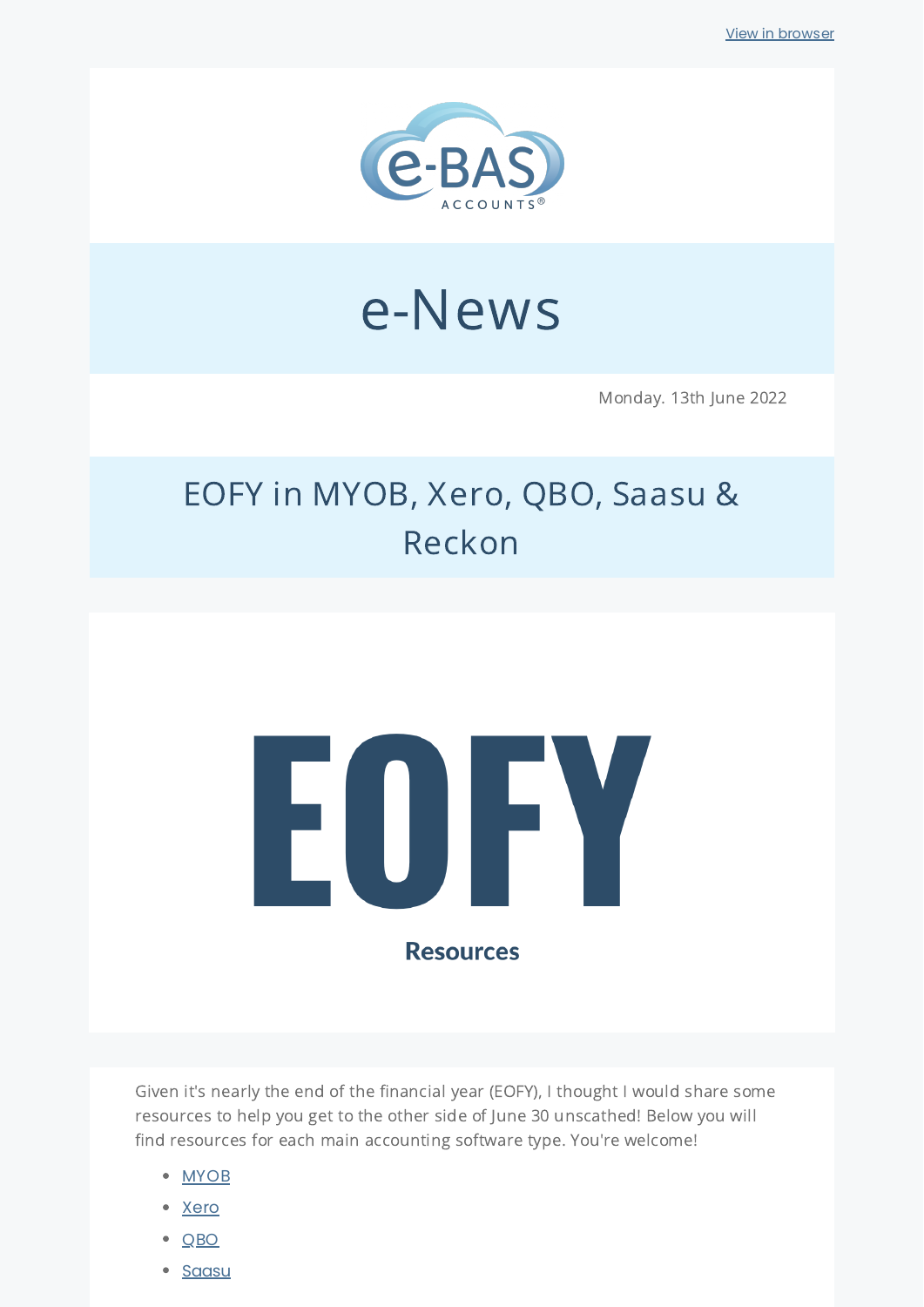### Latest Articles



#### **\$450 Super [Guarantee](https://www.e-bas.com.au/450-super-guarantee-threshold-scrapped/) Threshold Scrapped!**

From 1 July 2022, the \$450 threshold for super guarantee will be removed.



#### **Can I [Claim](https://www.e-bas.com.au/can-i-claim-the-gst-on-that/) the GST on That?**

This is a list of common business purchases and whether or not each one includes GST or not. Bookmark it now to make your bookkeeping and BAS prep easier!



#### **NIL Taxable [Payments](https://www.e-bas.com.au/how-to-lodge-a-tpar-non-lodgement-advice-form-nil-tpar/) Annual Report**

If you normally lodge a Taxable Payments Annual Report (TPAR) but have decided that this year, you don't have anything to report, you can lodge a "Non-lodgement Advice" form (NIL TPAR) with the ATO. You can do this online via ATO Online Services.



#### **ATO To Report Your Tax Debt To Credit Rating [Bureaus](https://bit.ly/3M9ccup)**

If your business has a tax debt of at least \$100K and it is overdue by more than 90 days, chances are you will soon receive a letter from the ATO explaining its intention to report the debt to credit rating bureaus.

[Subscribe](https://landing.mailerlite.com/webforms/landing/v8m1z3) to e-News

e-BAS Accounts

PO Box 3128

Grovedale VIC Australia 3216

[www.e-bas.com.au](https://www.e-bas.com.au/)



[1300](tel:1300 660 655) 660 655 [louisem@e-bas.com.au](mailto:louisem@e-bas.com.au)

You received this email because you signed up on our website or you are our client.

[Unsubscribe](http://localhost:3000/decode_hex/68747470733a2f2f707265766965772e6d61696c65726c6974652e636f6d2f6c326b38763877386935)